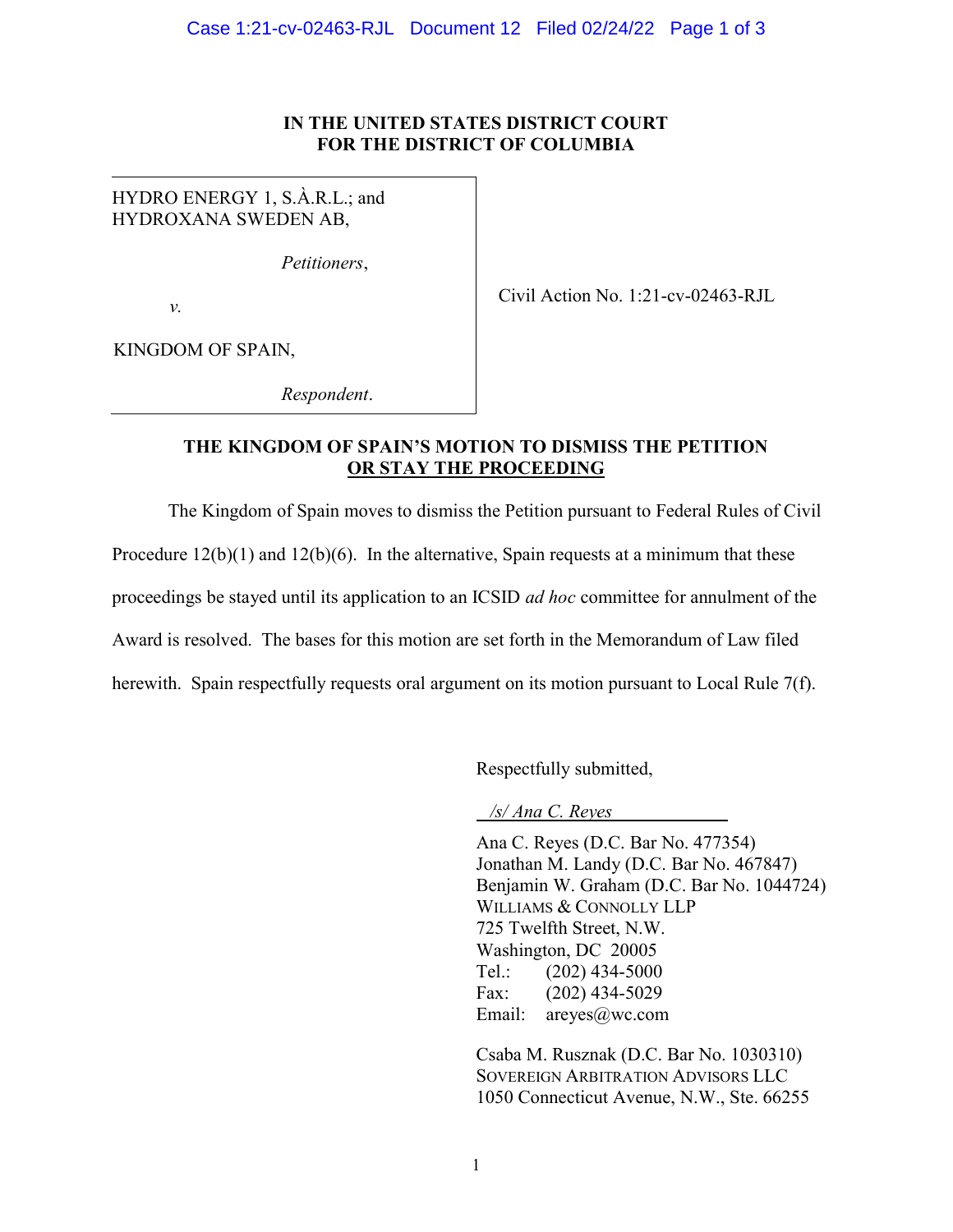Case 1:21-cv-02463-RJL Document 12 Filed 02/24/22 Page 2 of 3

Washington, DC 20035 crusznak@sovereignarbitration.us

Counsel for the Kingdom of Spain